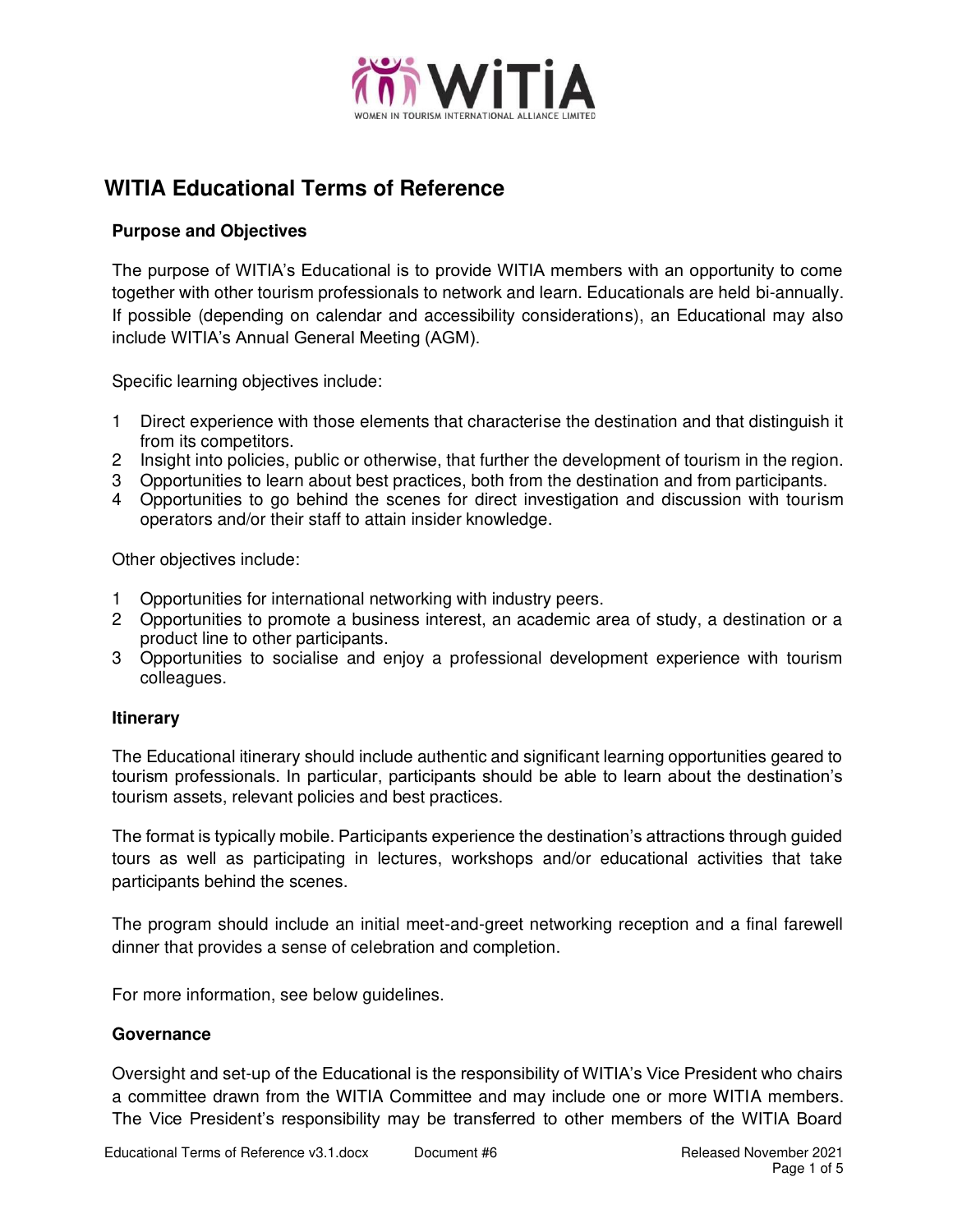and/or Committee from time to time, depending on experience and qualifications. The WITIA Vice President reports to the WITIA Board, which has the responsibility for approving the venues, scheduling, and content of the event.

## **Frequency**

WITIA Educationals will normally occur at least once every two years, as determined by WITIA's Board of Directors.

## **Registration Fees**

The cost of participation in a WITIA Educational should be set below market prices, reflecting the fact that WITIA members are tourism industry professionals. Industry non-members and/or guests will pay a surcharge. The final per person cost of the Educational will be approved by the WITIA Board.

## **Bidding**

Ideally a request for proposals (RFP) will be sent out at least one-and-a-half years in advance of the planned Educational. The WITIA Board shall review the submissions and select a winning venue/destination/ hosting organisation from among them. Qualified bidders may seek assistance in submitting their RFP from WITIA's Vice President. After bid approval, the Vice President will liaise with the winning bidder to ensure that the Educational itinerary meets the objectives of WITIA (above).

**Qualified bidders:** Qualified bidders must be members in good standing of WITIA. Participation in earlier Educationals and multi-year membership in WITIA are not requirements but are considered positive influencing factors.

Companies wishing to host an Educational are advised to seek out and partner with local tourism associations and local convention & visitors bureau within the destination.

Submissions that include such partnerships will be viewed more favorably than bids that come solely from individual companies.

**Evaluating Bids**: Submissions will be presented by the WITIA Vice President to the WITIA Committee for discussion and input, with final approval by the WITIA Board. Decisions will be based on the following criteria:

- 1 The degree to which the appeal of the destination and price-to-value ratio of the package are projected to encourage paid participation.
- 2 The destination's potential to provide significant educational opportunities for tourism professionals, including opportunities to garner behind-the-scenes, insider knowledge.
- 3 A cost that is accessible for most members.
- 4 Demonstrated organisational abilities of the host and local tour operator(s).
- 5 Proof of workable online registration software and the ability to process funds in US dollars or the major currency of the destination, subject to approval by the WITIA Board.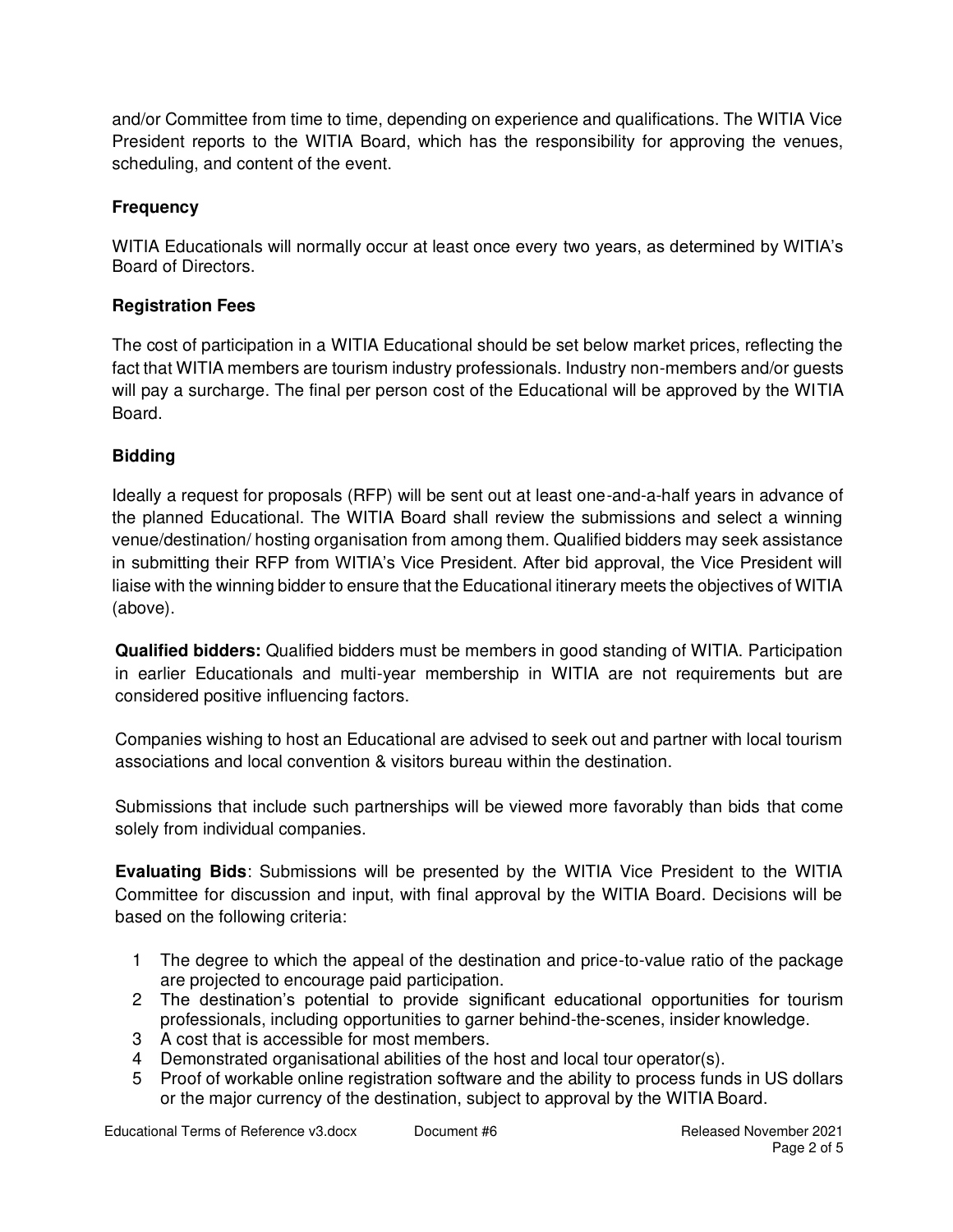- 6 Assurance of the safety and security of participants including notifications from the World Health Organisation that all protocols are adhered, in particular to the Covid19 Pandemic. It is noted that participants are responsible for their own country protocols in particular on their return home.
- 7 Geographical location relative to the immediately preceding Educational(s), insofar as the choice of location supports WITIA's goal to make its Educationals accessible to members around the world.
- 8 A firm commitment on the part of the host and local tour operator(s) to be involved in WITIA.
- 9 The availability of sponsorship and/or assistance in underwriting costs by participating companies.
- 10 The capacity to offer pre and post Educational tours.

### **Responsibilities of the Successful Bidder**

- 1 Set up and implement Educational itinerary.
- 2 Collect all fees, issue confirmations, receipts and other documents such as welcome emails, itineraries, trip notes, etc. in a professional manner.
- 3 Sub-contract with tour operators and companies offering accommodations, attractions, transportation and food service.
- 4 Transportation, safety and security of participants from the moment of their arrival (usually at an airport or at the hotel) until the end of the tour (usually at the airport). Participants are responsible for their own transportation to and from the Educational unless otherwise specified in the itinerary.

### **Pre and Post Educational Tours**

Pre and post Educational tours provide the opportunity for participants to extend the Educational experience. These may be offered by the successful bidder (as part of the submission) or by other WITIA members (after the winning submission has been announced). Pre and post tours are reviewed and approved by the WITIA board.

#### **Sponsorship**

Monetary or in-kind sponsorship of the Educational, in whole or in part, is encouraged to offset and reduce the costs of the event. Sponsors will be cited in all event materials, on the WITIA website, and via other WITIA products (WITIA Works! and WITIA Networks!, for example). WITIA will prepare an event sponsorship package for use by the bidder in securing local sponsorship and by WITIA in securing global sponsors.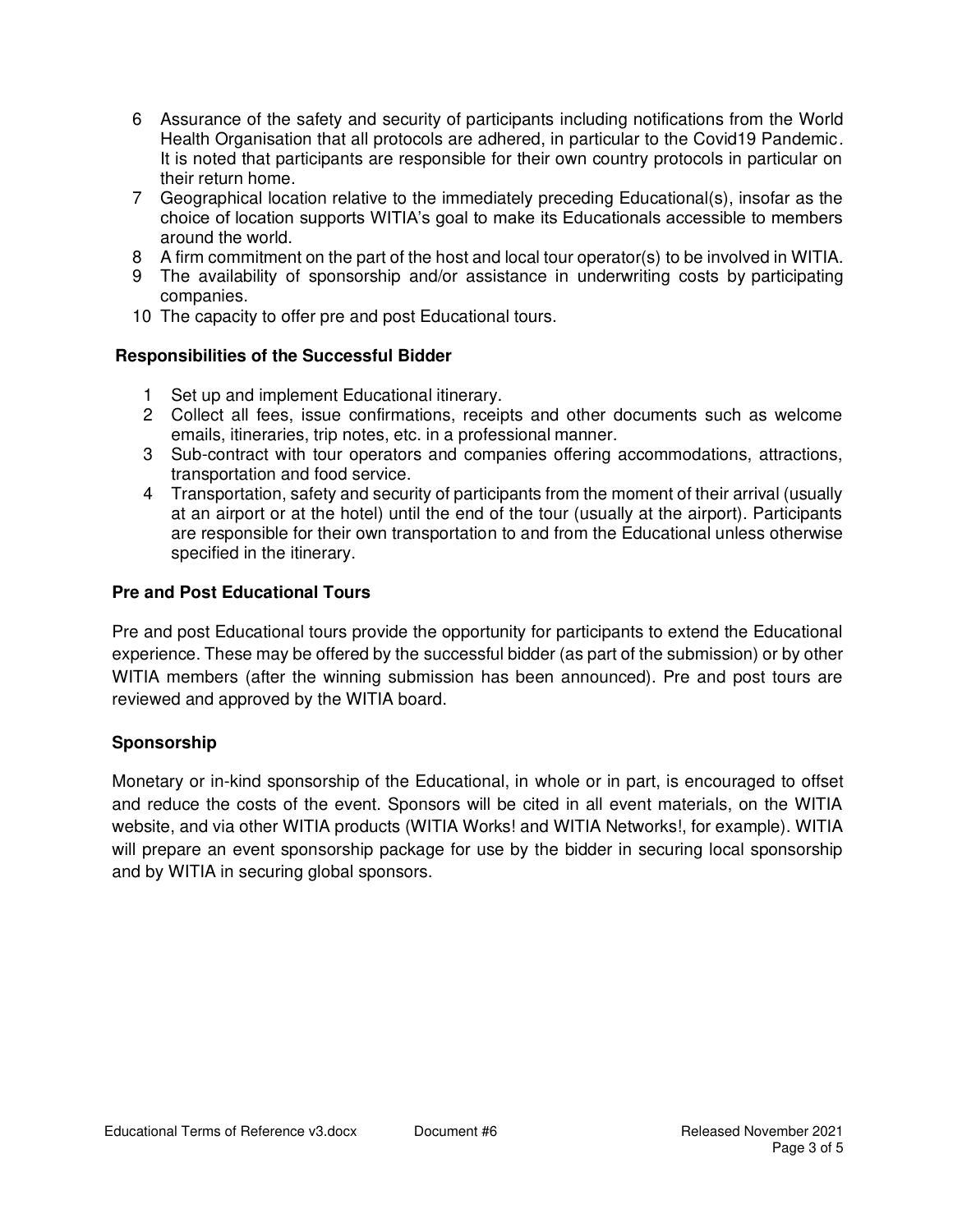## **APPENDIX**

#### **Request for Submission Guidelines:**

- 1 An email notification of the Request for Proposals and the due date of said proposals will be sent to all members.
- 2 Written submissions are to be submitted to the Vice President by the date set by the WITIA Board.
- 3 Submissions are only accepted from members in good standing.
- 4 All submissions will be acknowledged by the Vice President.
- 5 Further information may be requested during the submission period by contacting the Vice President.
- 6 All submissions will be evaluated according to the criteria listed in Evaluating Bids with a score rating from 1-5 for each point. Refer to document Evaluation of Bids.
- 7 All persons submitting a bid will be notified of the Board's decision.
- 8 The bidder must be backed by a fully licensed travel agent, ground operator, tour operator or conference organiser and must carry sufficient public liability insurance.
- 9 Registrations and payments must be accepted and processed by the successful bidder. WITIA must be notified at the time of each registration.
- 10 Registration fees are set and approved by the WITIA Executive. Non-members will pay a surcharge, which will be remitted to WITIA. WITIA will add its own administrative fee to be included in the tour cost and paid to WITIA following the Educational.
- 11 A finalised itinerary will be submitted to WITIA within 30 days of winning the bid. This itinerary will be developed in consultation with the WITIA Vice President or her/his designate.
- 12 Publicity material, including images, for inclusion on the WITIA website and in its publications must be submitted within 60 days of winning the bid.
- 13 Event bags, name tags, and rooming list are to be supplied to all participants.

## **Itinerary Guidelines:**

- 1 Most itineraries will be 5 or 6 days in length.
- 2 Cost of accommodations, tours, intra-tour transportation and most meals should be based on a minimum of 30 registrants.
- 3 There should be one FOC registration for a member of the WITIA Board.
- 4 Airport transfers should be based on 1-2 people travelling together as many delegates arrive individually. Should there be more than 2 people travelling together, a group transfer will be organised.
- 5 The itinerary may include more than one hotel, depending on the scope of the tour. If an AGM is included, the hotel chosen for the AGM should also be one of the hotels used for accommodations.
- 6 Extra night accommodations at the Educational hotel(s), both before and after the Educational dates, should be contracted at the same rate as the Educational rates.
- 7 Hotel site inspections with hospitality are encouraged. This may include hosted morning/afternoon teas, cocktails, lunches or dinners.
- 8 Touring shall be by private coach with an English-speaking guide unless there is a specific reason for a deviation, such as a walking tour, river cruise from a nearby pier, etc.
- 9 Entrance fees to all attractions must be included in the Educational cost.
- 10 Twin/double, single and triple rates are required (not supplements, which would only be for singles).